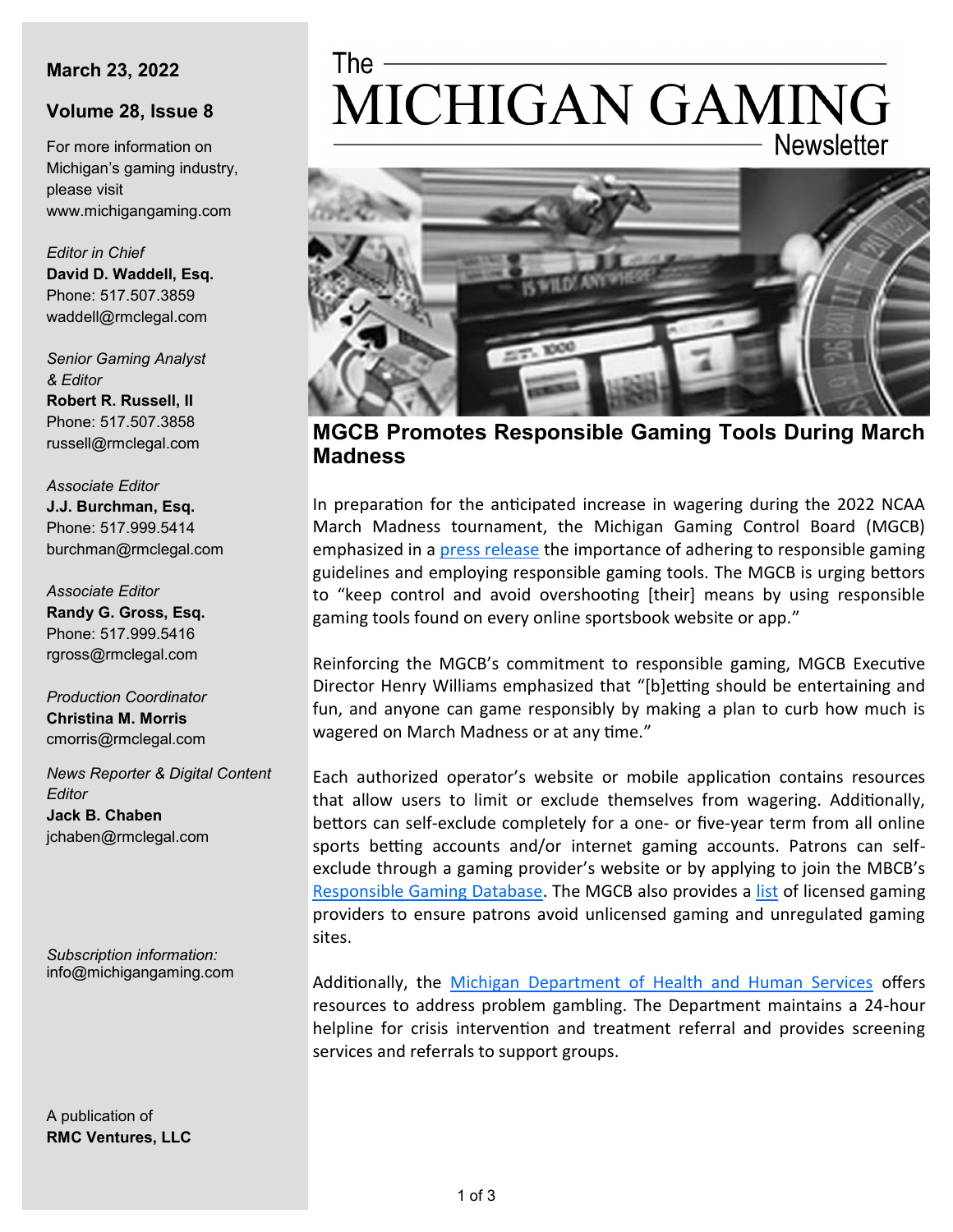"If you need help controlling your gambling," Williams urges, "please take advantage of the various available resources including counseling and treatment if it becomes or is a problem."

## **Michigan Internet Gaming and Sports Betting Operators Report Combined \$145.28 Million in February Total Gross Receipts**

As reported by the Michigan Gaming Control Board (MGCB), Michigan commercial and tribal internet casino gaming and sports betting operators reported a combined \$145.2 million total gross receipts in February. February receipt as compared to January 2022 receipts reflect an overall 6.8% drop in revenue.

February internet gaming gross receipts set a new record of \$122.78 million, exceeding the previous record set in December 2021 of \$121.8 million. Gross sports receipts totaled \$22.5 million.

Combined total adjusted gross receipts of \$106.61 million were reported for February, including \$110.56 million from internet gaming and \$3.95 million loss for internet sports betting. Total monthly internet gaming adjusted gross receipts increased, 1.3% higher than January 2022 (is this correct or was it supposed to be 2021).

February's total handle \$398.4 million fell 19.8% when compared with last month.

The operators delivered \$22 million in taxes and payments to the State of Michigan during February, with internet gaming taxes and fees contributing \$21.6 million and internet sports betting taxes and fees contributing \$360,354.

The three Detroit Casinos – MotorCity Casino, MGM Grand Detroit, and Greektown Casino reported city wagering taxes and municipal service fees of \$6.2 million, with internet gaming taxes and fees contributing \$6 million and internet sports betting taxes and fees contributing \$221,194.

Tribal operators reported making total payments of \$2.3 million of wagering payments to the tribes' governing bodies according to the MGCB.

When compared to February 2021 results, monthly internet gaming adjusted gross receipts were up 47% and internet sports betting adjusted gross saw a 63.4% increase.

Internet gaming adjusted gross receipts totaled \$219.7 million, and aggregate internet sports betting adjusted gross sports betting receipts were \$15.2 million for the first two months of 2022.

During February, internet gaming gross receipts were \$121.24 million and internet sports betting gross receipts totaled \$34.68 million.

During February, 14 operators were authorized for one or both forms of online wagering. Details for each operator's internet gaming and internet sports betting results are available in tables published on the MGCB website.

An online gaming and sports betting revenue distribution [table](https://www.michigan.gov/-/media/Project/Websites/mgcb/Detroit-Casinos/Revenues/Distribution/iGaming_Sports_Betting_Fantasy_Sports_tax_revenue_distribution_chart.pdf?rev=acc52f447eb947a39b98f3f23f57d382) is available on the agency's website.

## **AGA Releases Initial Results of Environment, Social, and Governance Initiative Study**

To demonstrate its commitment to diversity and sustainability, the American Gaming Association (AGA) last year launched an Environment, Social, and Governance initiative (ESG) to assess its members' commitment, set model standards for its members, and to propel the industry forward in its pursuit of responsible and accountable leadership. As part of its efforts to reinforce the importance of greater transparency and accountability, the AGA released earlier this week a [compendium](https://www.americangaming.org/wp-content/uploads/2022/03/AGA_ESGCompendiumSpring22.pdf) that details the efforts of its members as they embrace ESG policies.